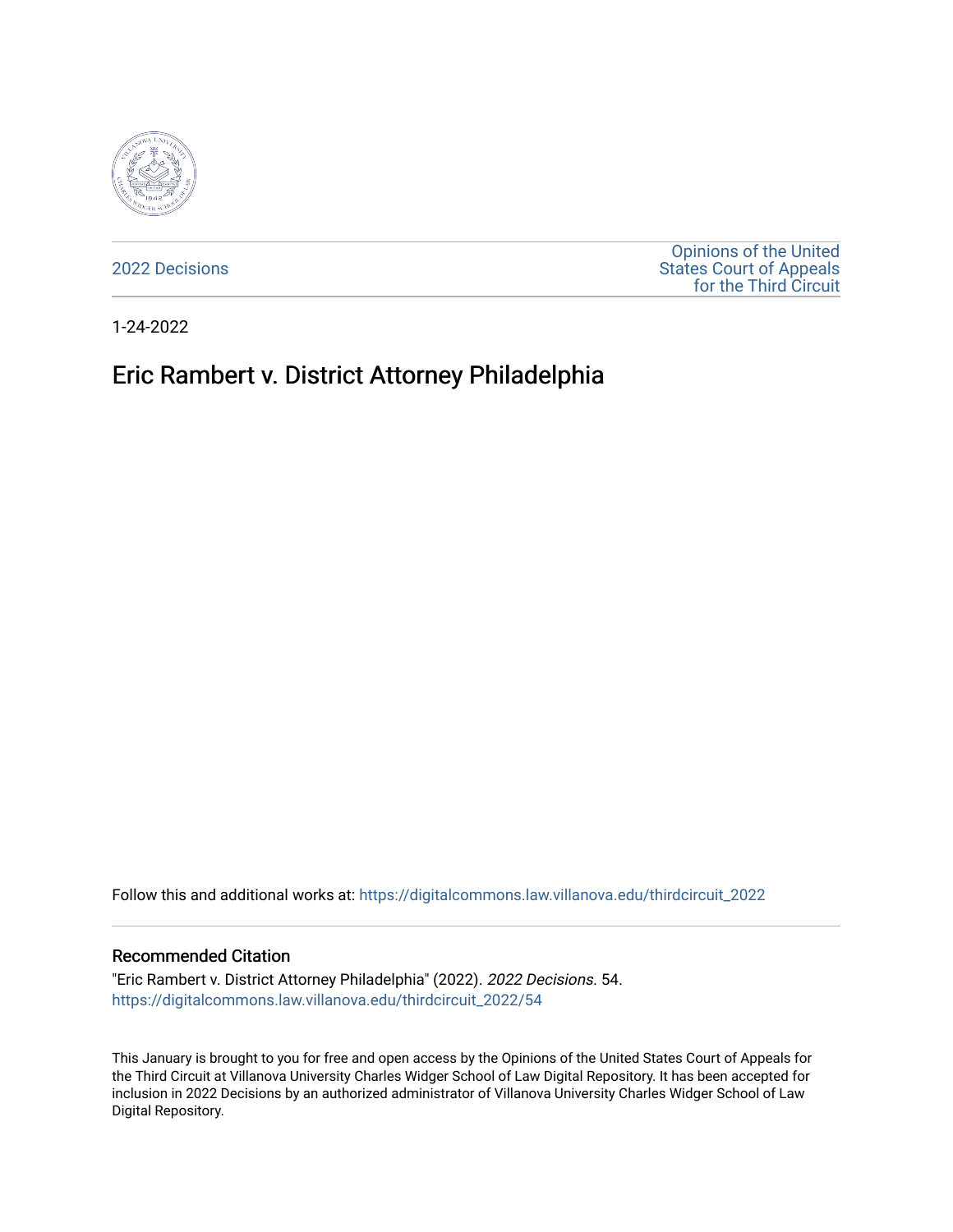#### **DLD-061 NOT PRECEDENTIAL**

### UNITED STATES COURT OF APPEALS FOR THE THIRD CIRCUIT

\_\_\_\_\_\_\_\_\_\_\_

No. 20-1593 \_\_\_\_\_\_\_\_\_\_\_

## ERIC X. RAMBERT, Appellant

v.

DISTRICT ATTORNEY PHILADELPHIA; GEORGE MURPHY, ASSISTANT D.A.; DOUGLAS WECK, ASSISTANT D.A.; SIMRAN DHILLON, ASSISTANT D.A.; ATTORNEY GENERAL PENNSYLVANIA; ROBERT REID, EXECUTIVE DEPUTY A.G.; STEPHEN ST. VINCENT, DIRECTOR OF POLICY PLANNING; B. T., CORPORAL, STATE POLICE; JUDGE JAMES MCCRUDDEN, ESTATE OF; JULES EPSTEIN, ATTORNEY AT LAW

\_\_\_\_\_\_\_\_\_\_\_\_\_\_\_\_\_\_\_\_\_\_\_\_\_\_\_\_\_\_\_\_\_\_\_\_

On Appeal from the United States District Court for the Eastern District of Pennsylvania (D.C. Civil No. 2-19-cv-05249) District Judge: Honorable Jeffrey L. Schmehl

\_\_\_\_\_\_\_\_\_\_\_\_\_\_\_\_\_\_\_\_\_\_\_\_\_\_\_\_\_\_\_\_\_\_\_\_

Submitted on a Motion to Proceed In Forma Pauperis, for Possible Dismissal Pursuant to 28 U.S.C. § 1915(e)(2)(B), or Summary Action Pursuant to Third Circuit LAR 27.4 and I.O.P. 10.6 January 13, 2022

Before: KRAUSE, MATEY and PHIPPS, Circuit Judges

(Opinion filed: January 24, 2022)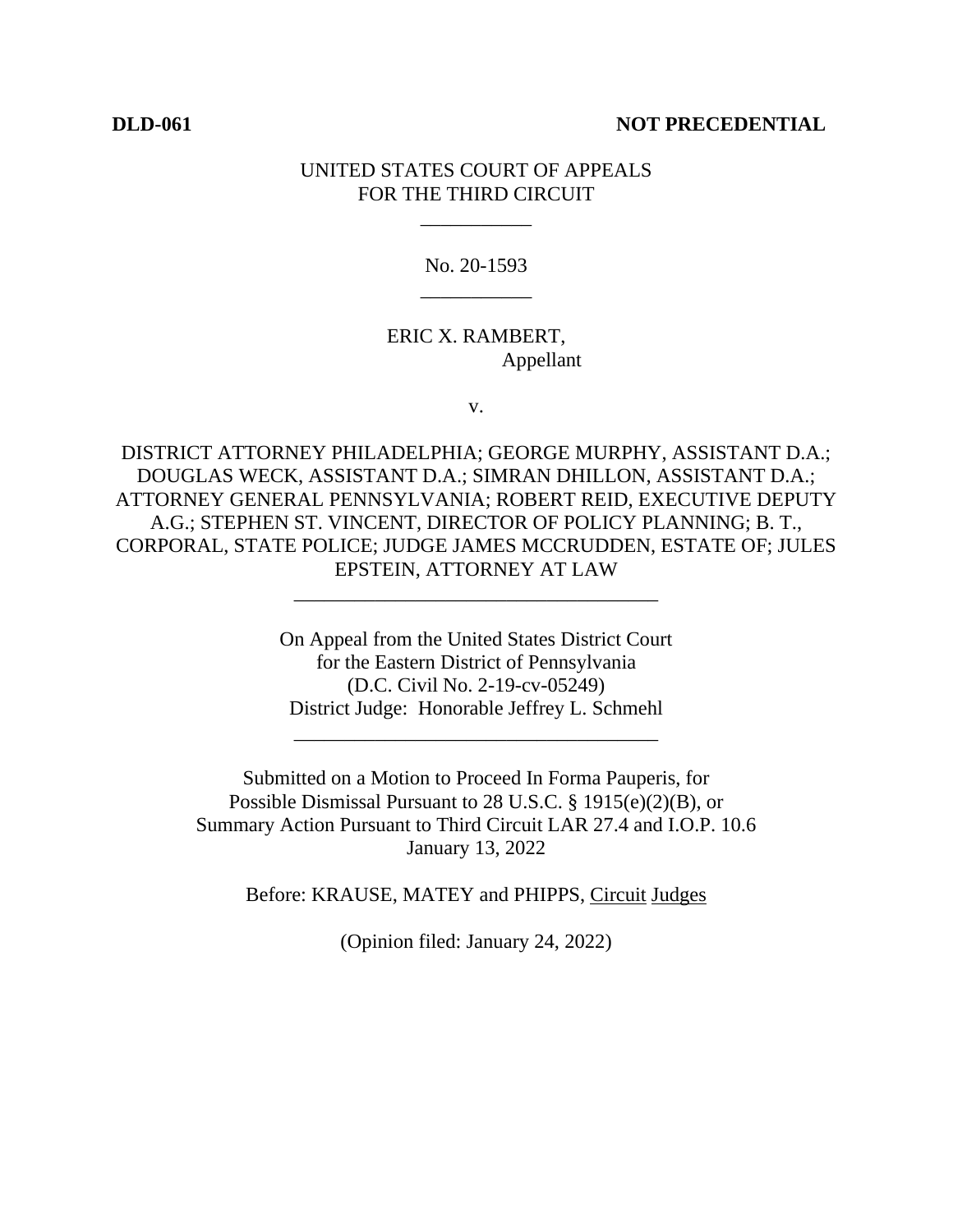# OPINION\* \_\_\_\_\_\_\_\_\_

\_\_\_\_\_\_\_\_\_

## PER CURIAM

Pro se appellant Eric X. Rambert appeals from the District Court's order dismissing his complaint. For the following reasons, we will summarily affirm.

In 1983, Eric Rambert pleaded guilty in the Philadelphia County Court of Common Pleas to rape, robbery, burglary, involuntary deviate sexual intercourse, and conspiracy. He was sentenced to ten to twenty-five years in prison. Rambert has been unsuccessful in numerous rounds of state post-conviction and federal habeas corpus proceedings.

In November 2019, Rambert commenced this action pursuant to 42 U.S.C. § 1983 in the United States District Court for the Eastern District of Pennsylvania. In his operative amended complaint, he asserted several claims based on his belief that he was unlawfully classified as a career criminal when he pleaded guilty. First, he claimed that George Murphy, the Assistant District Attorney who prosecuted his case, and Jules Epstein, his defense attorney, violated his constitutional rights by relying on "false" prior convictions in designating him a career criminal. Next, he claimed that Attorney General Josh Shapiro, Executive Deputy Attorney General Robert Reid, and Stephen St. Vincent,

<sup>\*</sup> This disposition is not an opinion of the full Court and pursuant to I.O.P. 5.7 does not constitute binding precedent.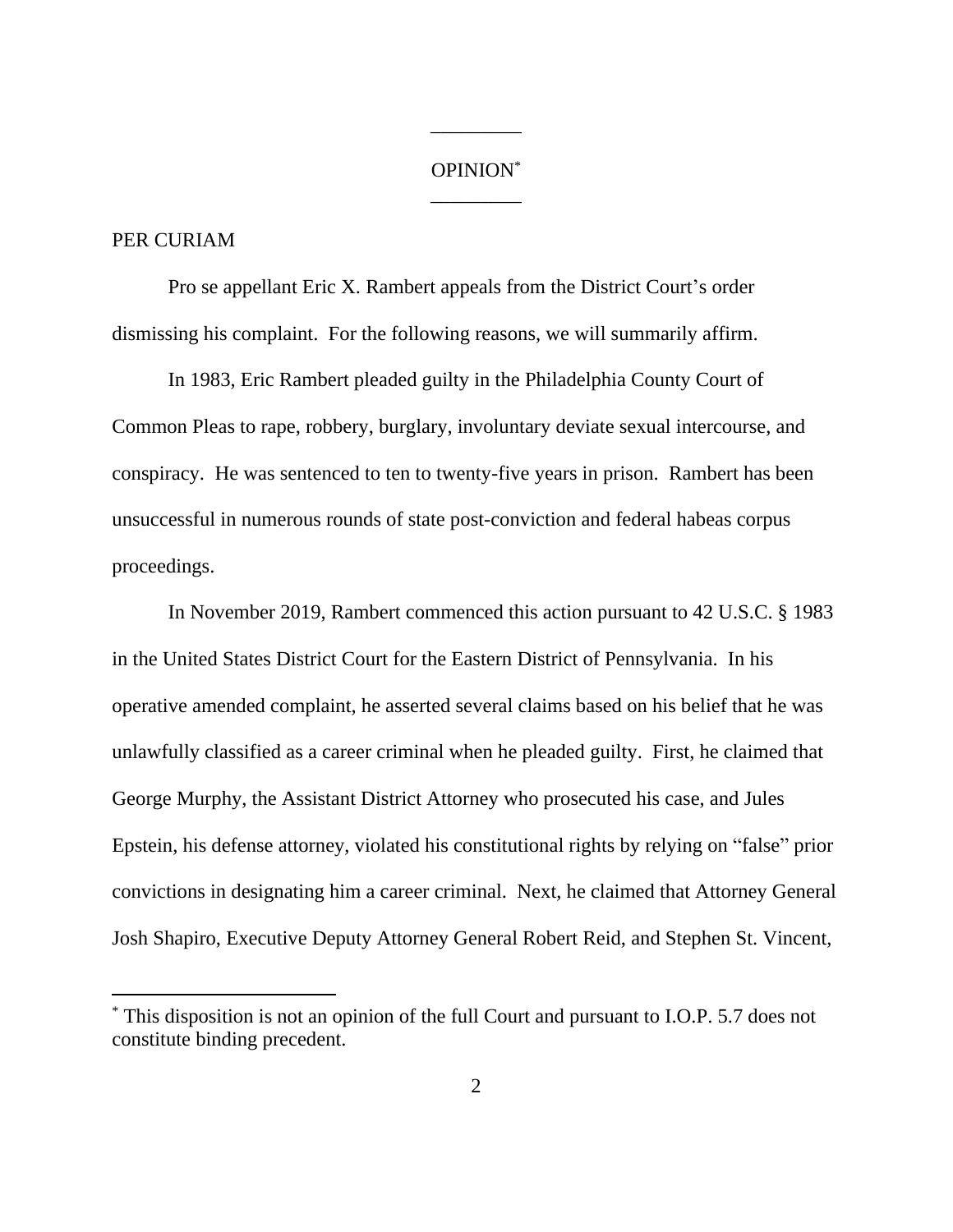the Director of Policy and Planning at the Attorney General's Office, unlawfully denied his request that they correct his criminal record through an action under Pennsylvania's Criminal History Record Information Act (CHRIA). Lastly, Rambert claimed that Philadelphia District Attorney Lawrence Krasner and Assistant District Attorneys Douglas Weck, Simran Dhillon, and Benjamin Jackal violated his constitutional rights by maintaining improper records or failing to correct them in response to his "right to know law requests."

The District Court screened the amended complaint pursuant to 28 U.S.C. § 1915(e)(2)(B) and dismissed it. Rambert appealed.<sup>1</sup>

We have jurisdiction over this appeal pursuant to 28 U.S.C. § 1291. We exercise plenary review over the District Court's sua sponte dismissal under  $\S 1915(e)(2)(B)$ . See Dooley v. Wetzel, 957 F.3d 366, 373 (3d Cir. 2020). We may summarily affirm on any ground supported by the record if the appeal fails to present a substantial question. See Murray v. Bledsoe, 650 F.3d 246, 247 (3d Cir. 2011) (per curiam); 3d Cir. L.A.R. 27.4; I.O.P. 10.6.

We will affirm.<sup>2</sup> First, Rambert failed to state a claim against Attorney Epstein because public defenders are not state actors under § 1983 when they "perform[] a

<sup>&</sup>lt;sup>1</sup> Rambert's application to proceed IFP is granted. See Sinwell v. Shapp, 536 F.2d 15, 19 (3d Cir. 1976). He is required to pay the full \$505.00 fee in installments regardless of the outcome of the appeal. 28 U.S.C. § 1915 (b). The Clerk's Office is directed to issue an appropriate order to assess these fees.

 $2$  To the extent that the District Court dismissed certain claims based on Heck v.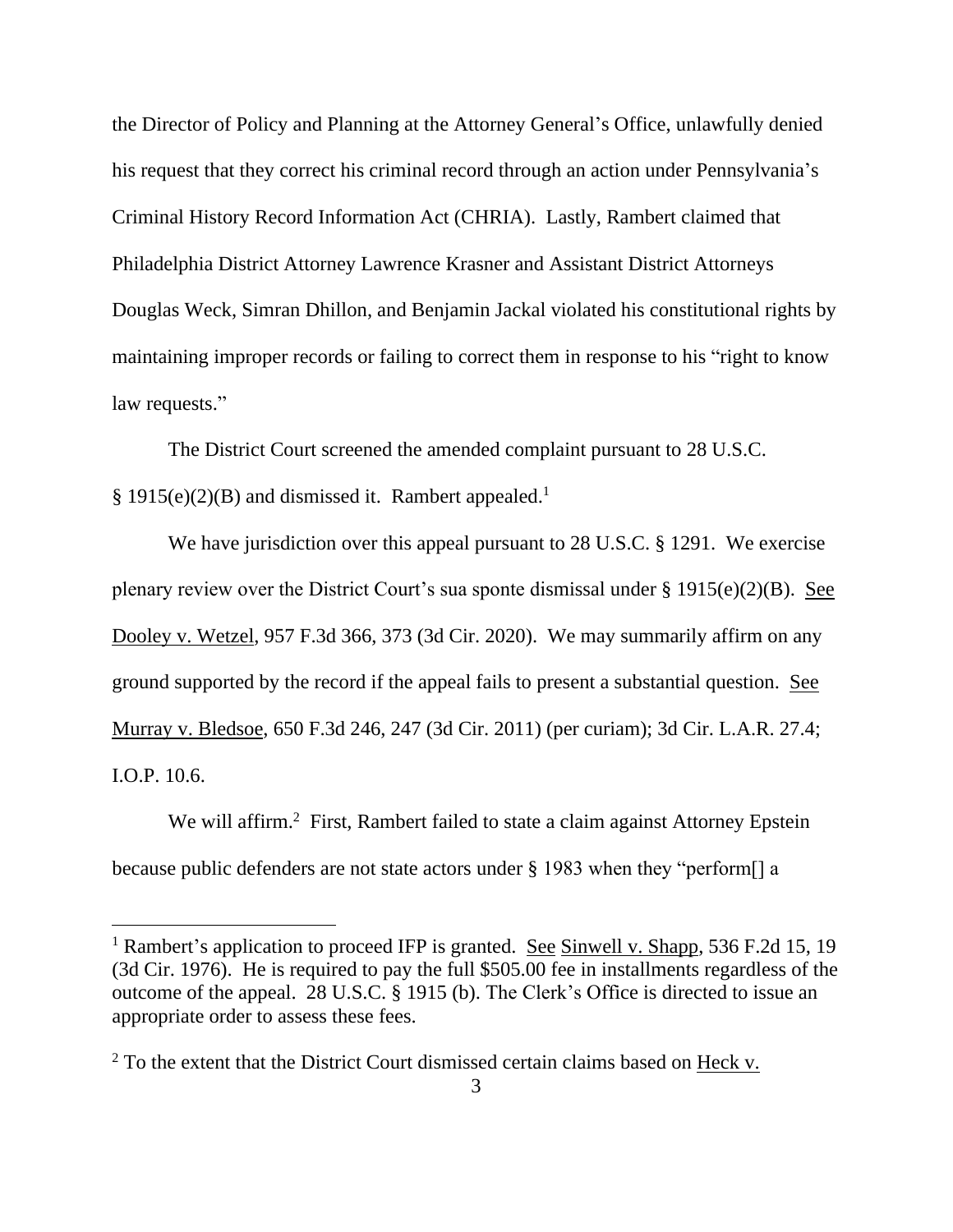lawyer's traditional functions as counsel to a defendant in a criminal proceeding."<sup>3</sup> See Polk County v. Dodson, 454 U.S. 312, 325 (1981). Rambert also failed to state a claim against ADA Murphy because "[a]cts undertaken by a prosecutor in preparing for the initiation of judicial proceedings or for trial, and which occur in the course of his role as an advocate for the State, are entitled to the protections of absolute immunity." Buckley v. Fitzsimmons, 509 U.S. 259, 273 (1993).

Next, Rambert's claim based on the alleged failure of defendants Attorney General Shapiro, Deputy Attorney General Reid, and Director St. Vincent to institute an action under the CHRIA does not implicate a constitutional right. See generally McMullen v. Maple Shade Twp., 643 F.3d 96, 99 (3d Cir. 2011) ("[B]y its terms, § 1983 provides a remedy for violations of federal, not state or local, law."); <u>see also Linda R.S. v. Richard</u> D., 410 U.S. 614, 619 (1973) (explaining that "a private citizen lacks a judicially cognizable interest in the prosecution or nonprosecution of another").

Finally, Rambert's claims against District Attorney Krasner and the ADAs fail because their actions do not fall afoul of the constitutional provisions on which he relies. First, their alleged failure to correct Rambert's records in accordance with Pennsylvania

Humphrey, 512 U.S. 477, 486-87 (1994), we affirm the dismissals on the alternative bases discussed below. Nonetheless, we note that insofar as Rambert may be using § 1983 to challenge his conviction and sentence, § 1983 is not the appropriate means for doing so.

<sup>&</sup>lt;sup>3</sup> Although defense attorneys may act "under color of" state law when they conspire with state officials to deprive a person of his or her federal rights, see Tower v. Glover, 467 U.S. 914, 923 (1984), Rambert did not meaningfully allege that Epstein did so.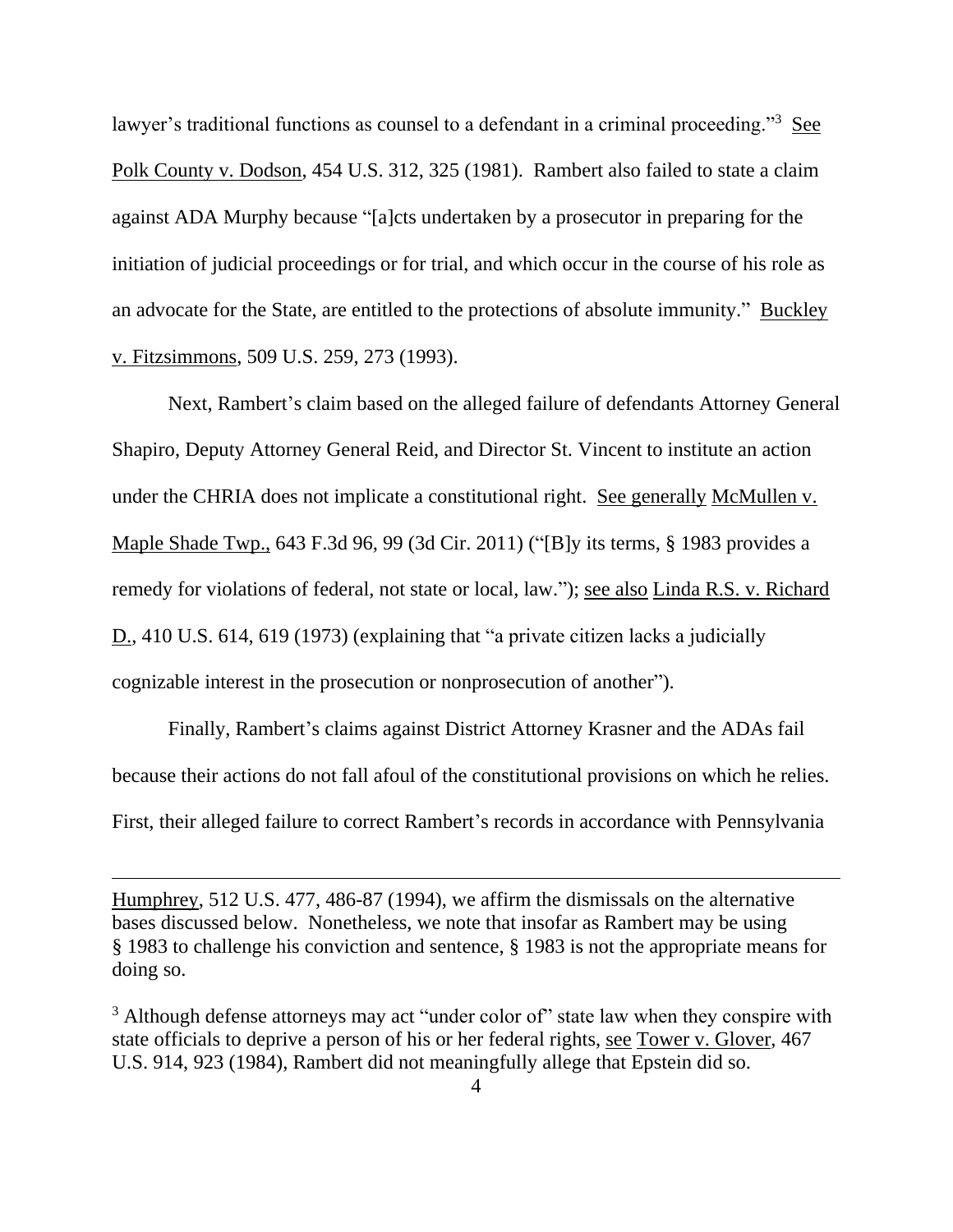law does not implicate the Eighth Amendment, see U.S. Const. amend. VIII ("Excessive bail shall not be required, nor excessive fines imposed, nor cruel and unusual punishments inflicted."). Second, Rambert did not allege facts to support a plausible Equal Protection claim, see Phillips v. Cty. of Allegheny, 515 F.3d 224, 243 (3d Cir. 2008) (explaining that to state an equal protection claim on a "class of one" theory, "a plaintiff must allege that (1) the defendant treated him differently from others similarly situated, (2) the defendant did so intentionally, and (3) there was no rational basis for the difference in treatment"). Third, Rambert's allegations do not state a procedural or substantive due process claim. See Mathews v. Eldridge, 424 U.S. 319, 333 (1976) ("The fundamental requirement of [procedural] due process is the opportunity to be heard at a meaningful time and in a meaningful manner." (quotation marks omitted)), Mulholland v. Government County of Berks, 706 F.3d 227, 241 (3d Cir. 2013) (explaining that to state a substantive due process claim, a plaintiff must allege facts raising the inference that defendants' actions were so arbitrary, ill-conceived or malicious as to shock the conscience).

Finally, the District Court acted within its discretion when it declined to exercise supplemental jurisdiction over any state law claims. See Doe v. Mercy Cath. Med. Ctr., 850 F.3d 545, 567 (3d Cir. 2017) ("A court may decline to exercise supplemental jurisdiction under 28 U.S.C.  $\S$  1367(c)(3) when it dismisses all claims over which it has original jurisdiction." (quotation marks omitted)).